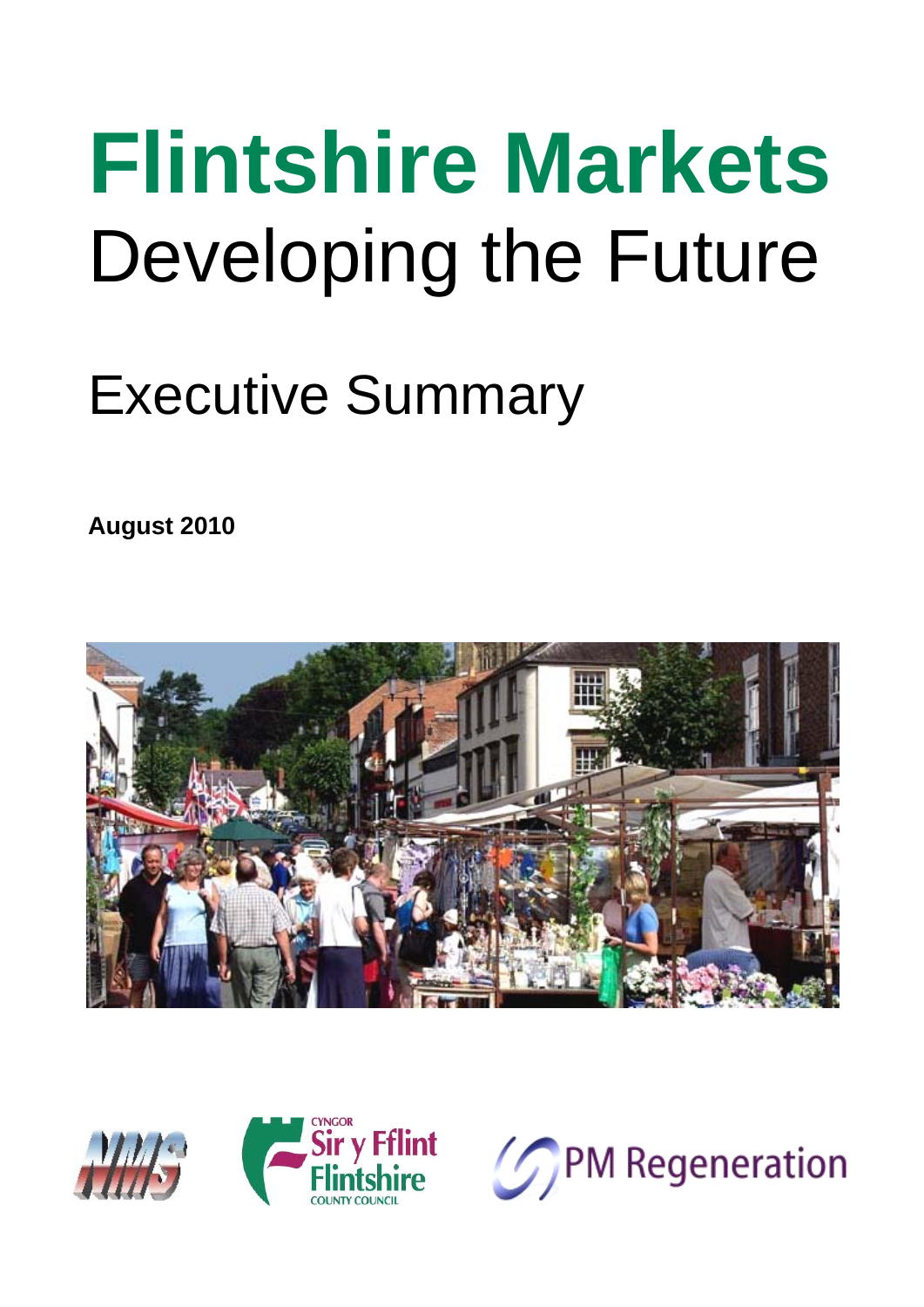## **Section 1 - Introduction**

1.1 In March 2010 Flintshire County Council commissioned New Markets Solutions -in partnership with PM Regeneration -to assess and guide the future of the county's existing and potential markets.

1.2 The consultancy team has carried out extensive research locally through shopper, market trader and local retailer consultation. The research has been supported through consultant meetings with stakeholder groups (farmers' market representatives, town centre managers, town partnership representatives and key Council officers, including markets management). Visits of inspection to each market have been carried out and access has been given to Council financial and management documentation.

1.3 Markets are seen from different perspectives by different stakeholders, therefore an overall expert view is taken in addition to individual and group negative and positive factors. The consultants have significant specialist personal experience and knowledge about the markets industry and this is brought to bear upon the local Flintshire markets situation, which is also seen contextually against the national markets perspective.

1.4 The full report extends to over 120 pages and is in three parts. Part 1 contains the main contextual information, the analysis carried out at each market/town and the recommendations arising from the research. A key part of this study has been to consider how other local authority markets players and their stakeholders are dealing with similar issues as face Flintshire. A number of case studies are, therefore, included in Part 2 of the full report in order to generate a wider appreciation of the national markets industry and a better understanding of Flintshire's markets situation. Part 3 of the full report contains indepth detail of the extensive consultation carried out with the public, retailers and market traders – together with further information on what is meant by actioning particular recommendations.

1.5 The report highlights the major growth across Britain of out-of-town and edge-of-town big business retailing over the last twenty years, with the result of this often being highly negative upon town centres, with the major supermarkets in particular drawing shoppers away from previously busy town centre cores. Small traders, be they shopkeepers or market traders, find it extremely difficult to compete when there is less passing trade from which to draw interest for their products and goods. Shoppers are naturally drawn away to the new, to the bright and shiny, to the mass of professionally-presented goods on offer, to the convenient free adjacent parking facilities and to the dry, warm conditions of supermarkets and shopping centres. Big business is very professional in pursuing its aim of retail domination at the expense of small business.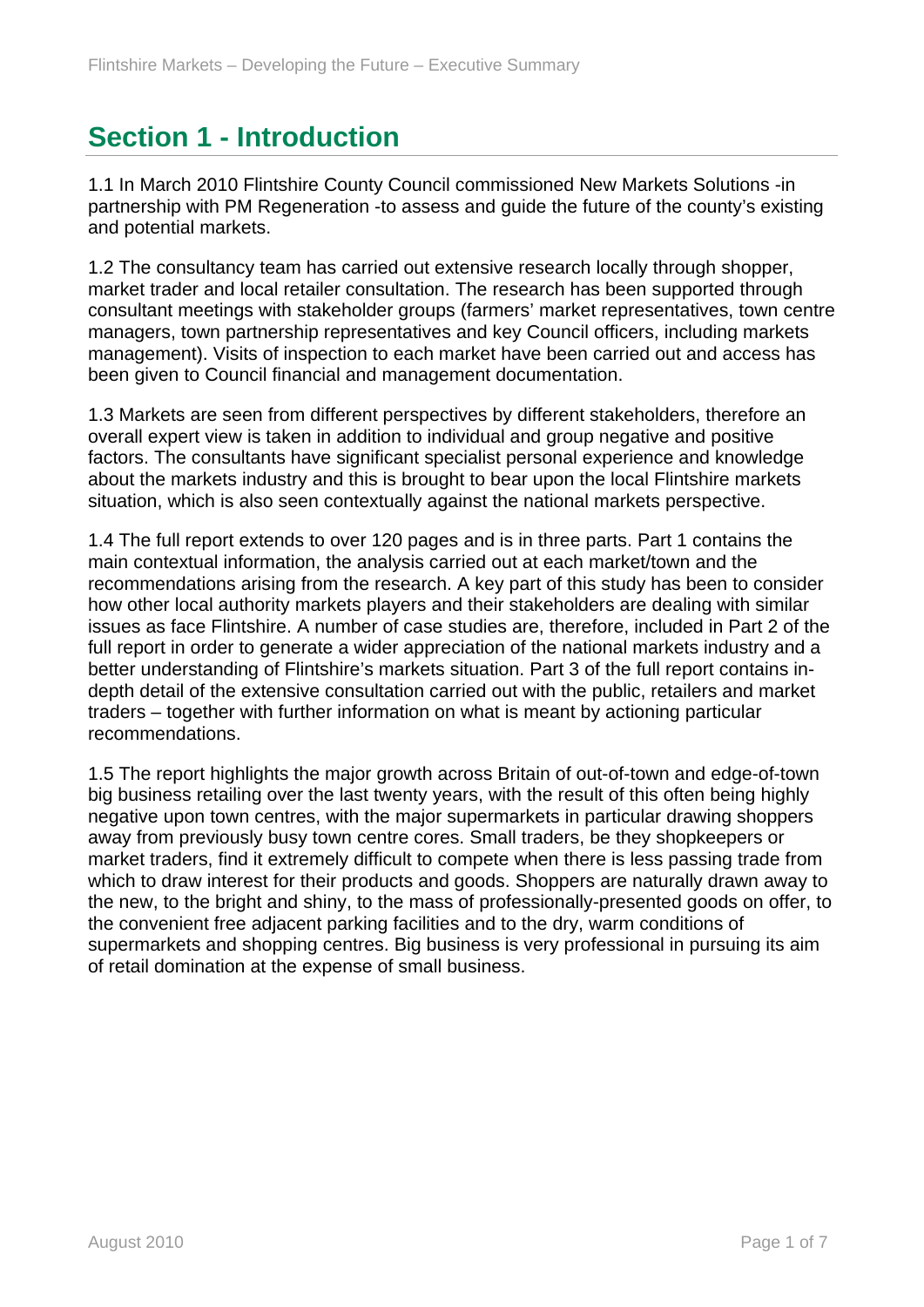1.6 The shopping cores of most of Flintshire's market towns have suffered like most town centres across Wales and England. They have lost vitality, they have empty shops and their traditional markets have vastly diminished -and some infrastructure of the town centres has degenerated as new shopping attractions have taken the business that was their lifeblood.

1.7 This is particularly true of Connah's Quay, Flint and Holywell markets and town centres. Traditional retailing in all three towns has suffered from a proliferation of supermarkets and retail parks that have set up in locations that are away from traditional shopping streets. All three towns had very good open markets before their customers were attracted away from them. Connah's Quay used to have a major-sized market (well over 100 traders) that is now reduced to four traders who continue to provide a small but useful service to some of those local people who don't use vehicles to go shopping. Flint too was known as an attractive market venue, but now is reduced to one market trader and, like Holywell's Saturday market, no longer really exists as a market. Holywell Thursday market continues to trade, but at a very much-reduced level that is not an attraction of any interest beyond local pedestrians, with consequent little interest from market traders.

1.8 Mold is the exception. It has retained its vibrancy and life. Mainly because of the supportive locational circumstances and town centre environment that has favoured the open market and indoor market, Mold markets are relatively healthy and have a vitality that continues to attract not just locals, but shoppers from the county area and leisure visitors from well beyond. Mold still has significant vitality as a real market town; it is a huge asset for the County. But supportive measures will be required to ensure that it stays that way. Even Mold retailing is weaker than it looks. There are ever increasing competitive factors in the retail environment that continue to threaten even successful towns – and successful markets. Research shows that there is fundamental recognition and support for markets from all stakeholder groups in Flintshire, but that there is a need for improvement in the quality and quantity of its markets.

1.9 The report suggests ways in which markets vitality can be sustained – and not just for Mold town centre but with considerations for Connah's Quay, Flint and Holywell town centres – through direct and indirect Council actions and through the encouragement and support of community participation that can create an attractive marketing mix for the local and county populations and for tourists and leisure visitors. The suggestions made include operations and training methods, marketing systems, planning and design requirements and market event implementation. Sustaining and developing the markets service in support of the vitality of Flintshire's town centres is what this report is about -as is the realistic assessment of which markets presently contribute, those markets that may be able to contribute (with support) and those that cannot contribute to that vitality.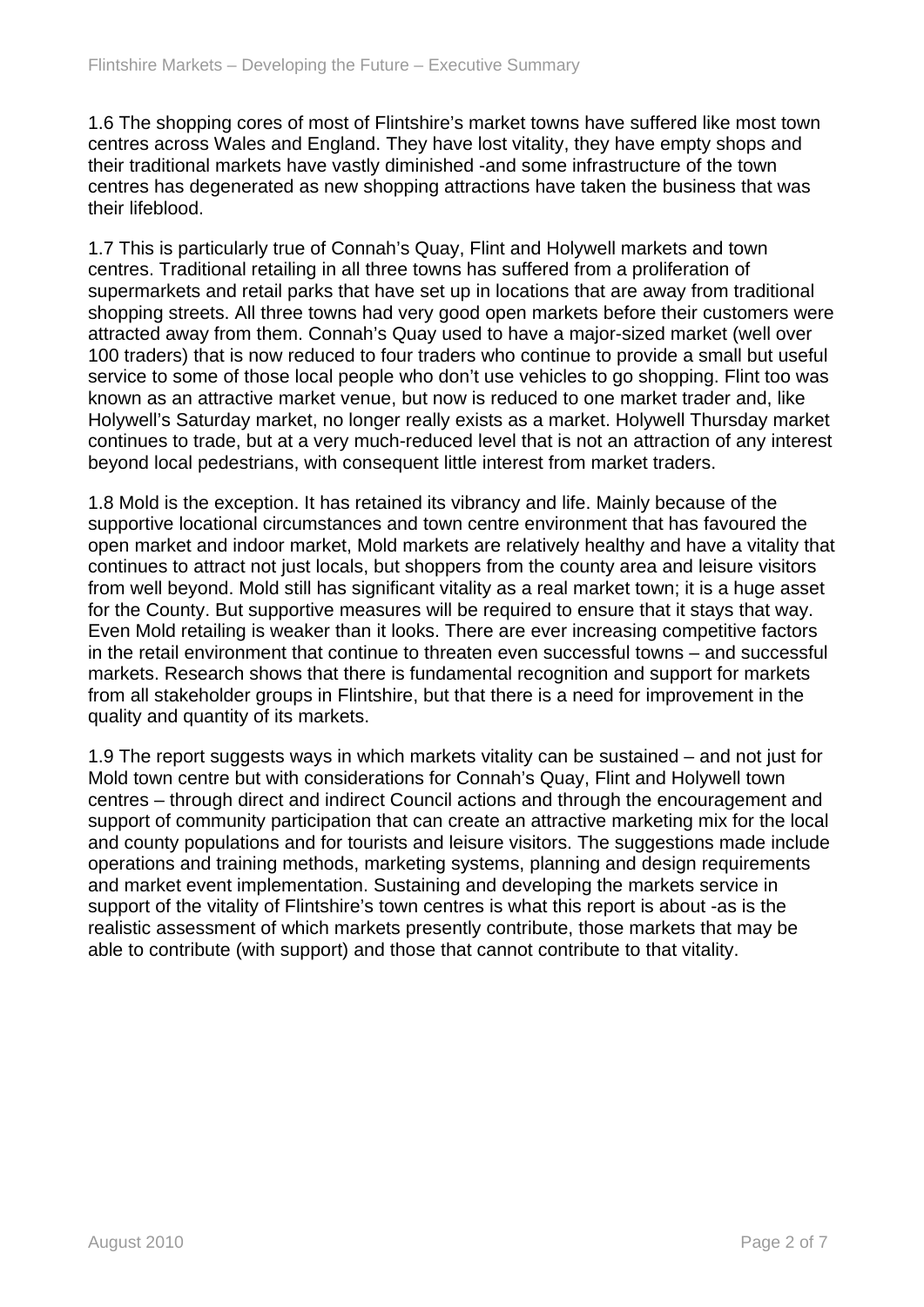# **Section 2 – Summary of the Analysis**

#### **Flintshire Markets – County Overview**

2.1 Flintshire County Council has market towns at Connah's Quay, Holywell, Flint and Mold. The other principal town centres of Buckley, Queensferry and Shotton have no real market history, though markets have been trialled in the past at Buckley. Unlike many market towns elsewhere, there is no known history in Flintshire of towns having a permanent infrastructure of open market stalls or of provision of demountable stalls by the markets authority. This is significant in terms of future potential and also in terms of the presentation of Flintshire's open markets.

#### **Mold**

2.2 Mold still fulfils many of the criteria of a model market town. Mold's markets are small, varied and effective. They comprise a small indoor market that trades throughout the week, a Wednesday and Saturday outdoor market, farmers markets held once a month and car boot sales held every Sunday.

2.3 There is considerable trader business strength and experience; it is estimated that there are over 90 market businesses in Mold's indoor and outdoor markets. However -in an extremely competitive trading environment -a number of improvements can be made to create sustainability, to increase vitality and viability. Layouts of – and connections between – markets can be improved. Marketing is necessary to maintain quality and quantity of trader numbers and to ensure the increased customer interest that is required to ensure sustainability. Quality of design, presentation and access can be improved and measures are proposed for this to be achieved by both the traders and the Council.

#### **Holywell**

2.4 Holywell has a real issue with the lack of a strong retail offer on High Street but investor confidence in town centre retailing is likely to be boosted if there is investment in an effective Thursday Market as well as a broader portfolio of specialist events and promotions.

2.5 Holywell Market is now only held on a Thursday; the small number of market traders and their presentations match the lack of current passing trade in the core of this architecturally attractive town centre. To increase the size and quality of the market it will be necessary to implement a range of measures but there is need to particularly consider a specific improvement plan approach for this market which would include a relaunch supported by promotional marketing activity.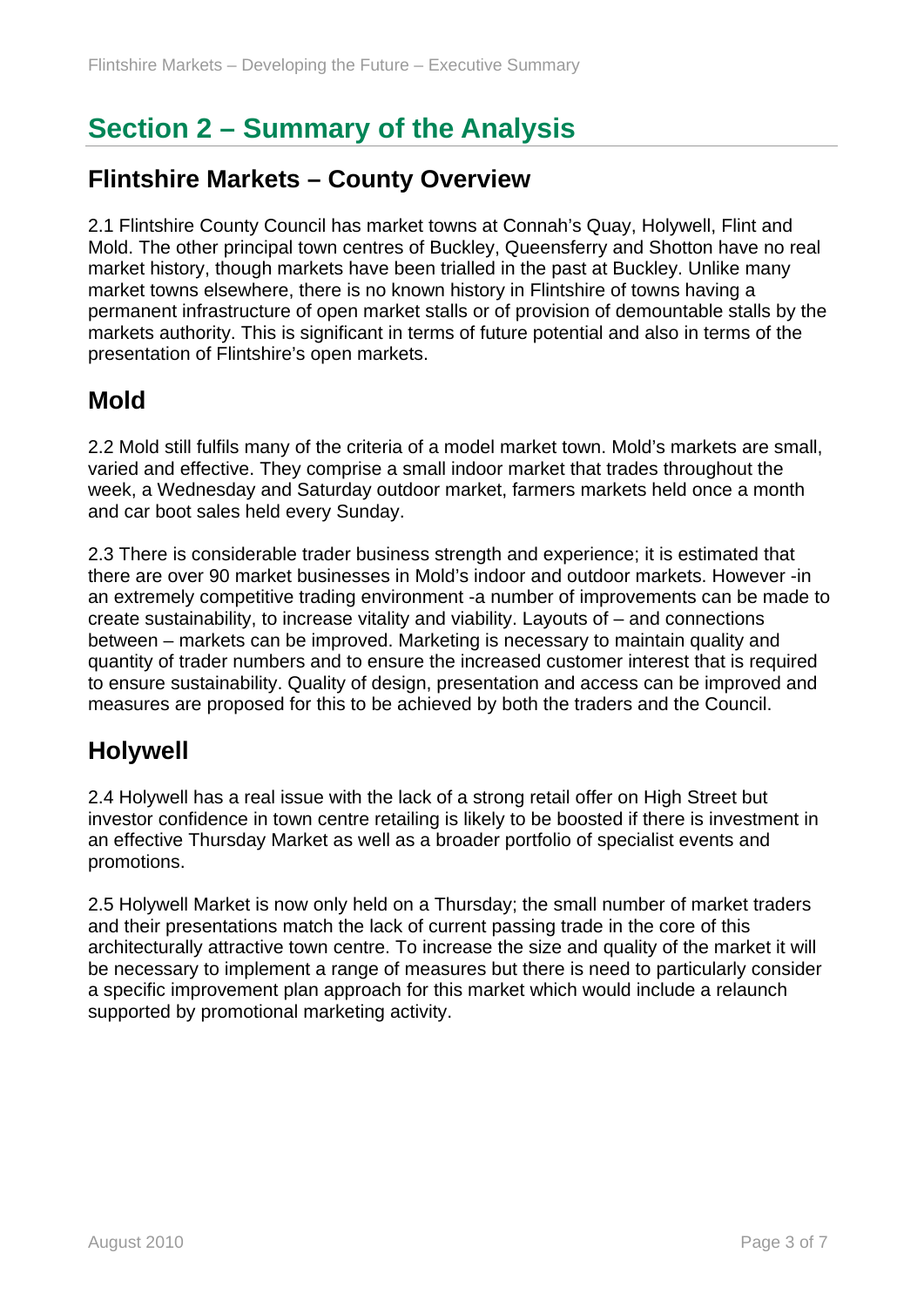#### **Flint**

2.6 Flint's retail offer is somewhat lacking in coherence, with the traditional heart of Church Street being the first point of reference in retail terms for a first time visitor approaching from the east, whilst the Sainsburys and adjoining retail park appears to be Flint's centre if the town is approached from the west.

2.7 Flint's Friday Market is, effectively, no longer in existence as it only has one trader in the poorly located traditional market area. It is considered, however, that the town would benefit from a revived market in a location that should attract customers and traders. Church Street would offer the best potential location for success, but other sites are considered within this report and -given adequate resourcing -it is suggested that a relaunch of the market should be attempted in the future.

#### **Connah's Quay**

2.8 In reality, neighbouring Shotton acts as the traditional High Street for Connah's Quay, which itself has a more basic collection of retailers and though it does host a few largescale enterprises, the town has some challenges to address in terms of its infrastructure and appearance.

2.9 Connah's Quay Thursday Market has reduced in size significantly over the years and now presents a poor yet still worthwhile attraction to the town. There may be an opportunity to resite it in the short term, but it will be crucial for the longer-term future of the market that it is supported by a development plan. One concept for the future masterplan may be to develop a new activity hub with greater retail footfall in a more natural market location that could encompass a larger and more qualitative market that is more likely to succeed than the present very limited market.

#### **Buckley, Shotton and Queensferry**

2.10 The three other principal town centres of Flintshire – Buckley, Shotton and Queensferry, have also been assessed with regard to their suitability for hosting a market. As noted above Shotton effectively operates as one retail hub with Connah's Quay and it is clearly not a realistic proposition to introduce another market in such close proximity when efforts need to be concentrated on rejuvenating and expanding the existing market. In a similar vein, operating a market in Queensferry is impractical, as it would compete with Connah's Quay. In retail terms the three centres need to co-operate to a degree to promote a combined Deeside offer -and one market that represents all of Deeside is sufficient at the present time.

2.11 Buckley is sizeable in retail terms and benefits from good strategic accessibility, with a town centre that has benefited from highly visible investment in its public realm and paving. A market has been trialled in the past, but other non-Mold market days may offer potential for one-off specialist market events.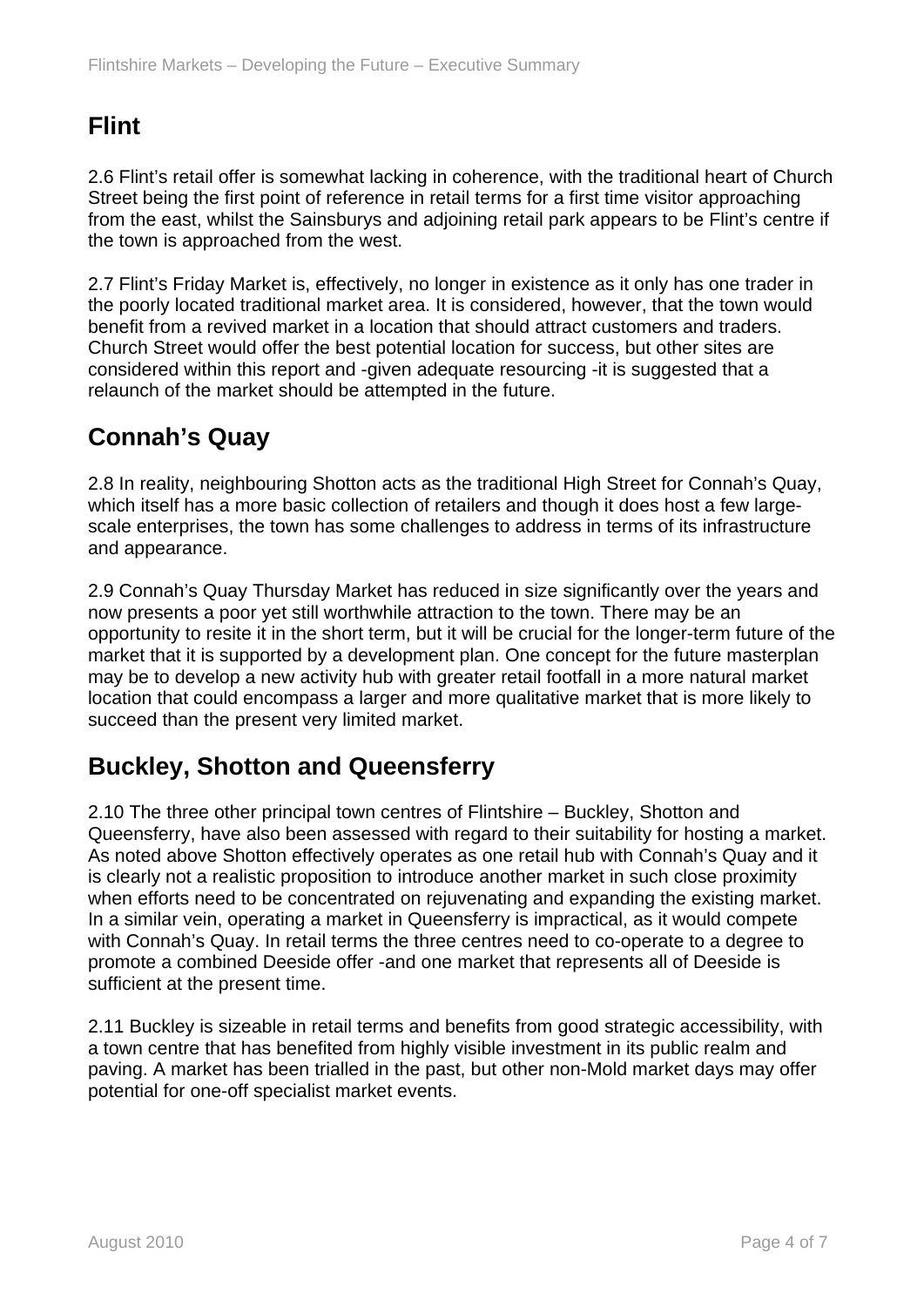#### **Specialist Market Events**

2.12 The full report contains a section with regard to the potential for coordinated specialist market events -possibly both commercial and community-based events – as part of a marketing strategy to sustain and increase the vitality and viability of Flintshire's town centres. Examples are given of such events held elsewhere in the country and it is suggested that if markets management has a stock of attractive stalls then this would encourage community engagement in addition to supporting other markets presentations.

#### **The Comprehensive Approach to Development of Flintshire's Markets**

2.13 There are fifteen recommendations in the report with a mixture of strategic, tactical and operational factors. Some apply across the County, some are particular to certain markets, but the last recommendation aims for the Council to develop a markets strategy that will bring all other recommendations together for implementation in order to create a more sustainable future for the County's markets.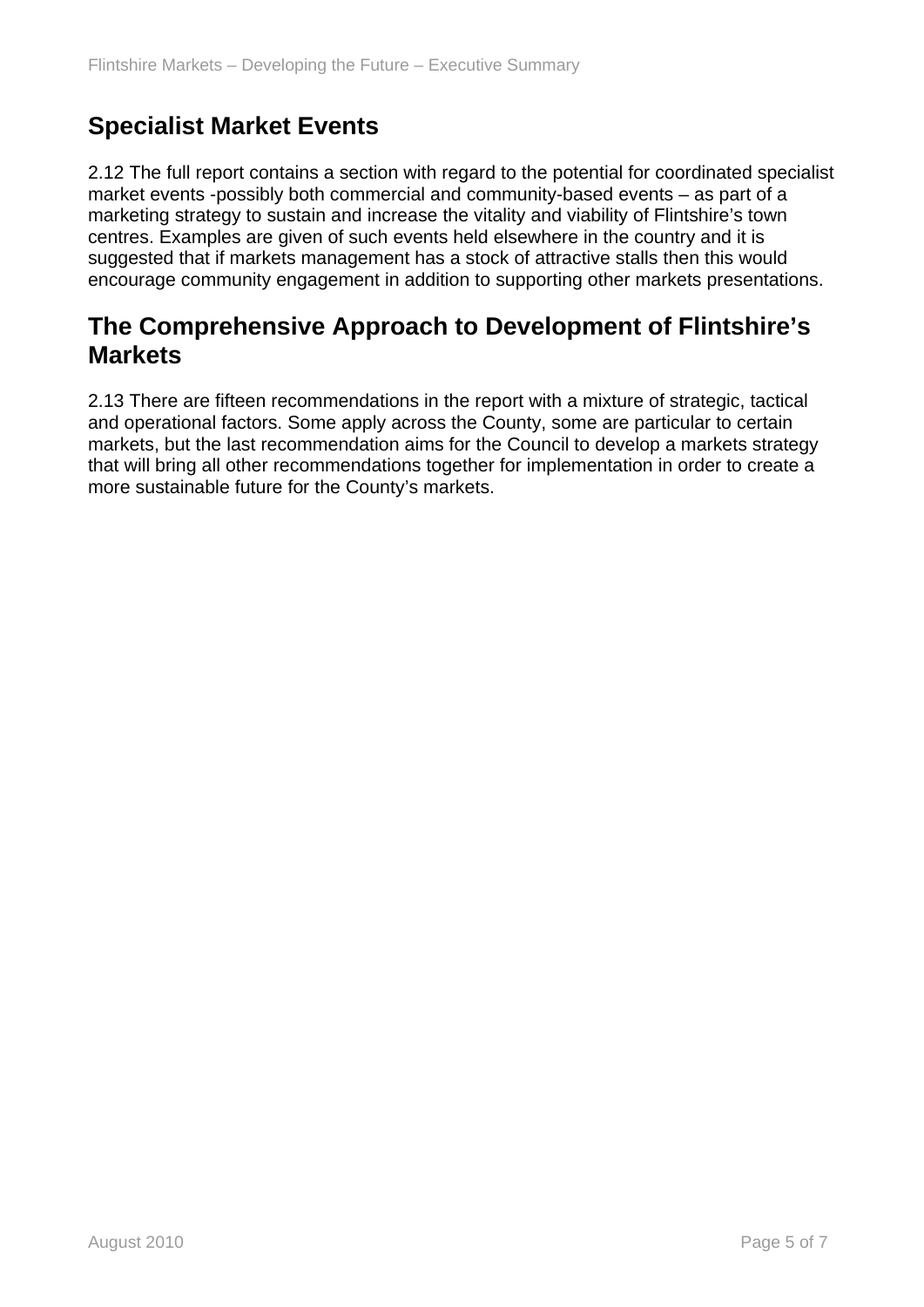### **Section 3 – Summary of Recommendations**

3.1. Layouts of – and access to – all open markets need to be regularly reviewed by markets management, particularly due to the flexibility and potential of trader attendances. **Operational** 

3.2. To increase trading viability for all Mold stakeholders the farmers market should be relocated as near as possible to the open and indoor markets. **Strategic/Tactical** 

3.3. A "Marketing the Markets" Strategy and annual marketing plans are necessary to sustain and build trader numbers in all of the markets, with funding through grant aid and/or reinvestment of markets profits. **Strategic/ Tactical** 

3.4. A county-wide Markets and Town Centres Stakeholder Marketing Group should be established, linking market traders from all of the markets, shopkeepers, town centre managers and other key stakeholders so that there is a partnership approach in place to pursue continuous improvement in marketing and operational strategy in all market towns. **Strategic/Tactical** 

3.5. Training of existing and "new start up" market traders will assist in their retention and acquisition in order to support the viability of all markets. **Tactical/Operational** 

3.6. Incentives should be devised so that traders at all of the markets are more encouraged to present their stalls and goods more professionally in the market towns. **Tactical/Operational** 

3.7. A stock of pop-up stalls procured via grant aid/capital and held by Flintshire's markets unit should be used for markets and community events development purposes in all towns, including encouraging existing and new traders at all of the markets to present well and support trading viability.

#### **Strategic/Tactical/Operational**

3.8. A professional shopfit/designer should be engaged to plan and cost a retail "makeover" for the Mold indoor market in consultation with markets management and a trader user group. **Strategic** 

3.9. When appropriate staffing, marketing and infrastructure resources are in place, a Holywell Market improvement plan approach be considered so that a relaunch of the Thursday Market can then be organised.

#### **Tactical/Operational**